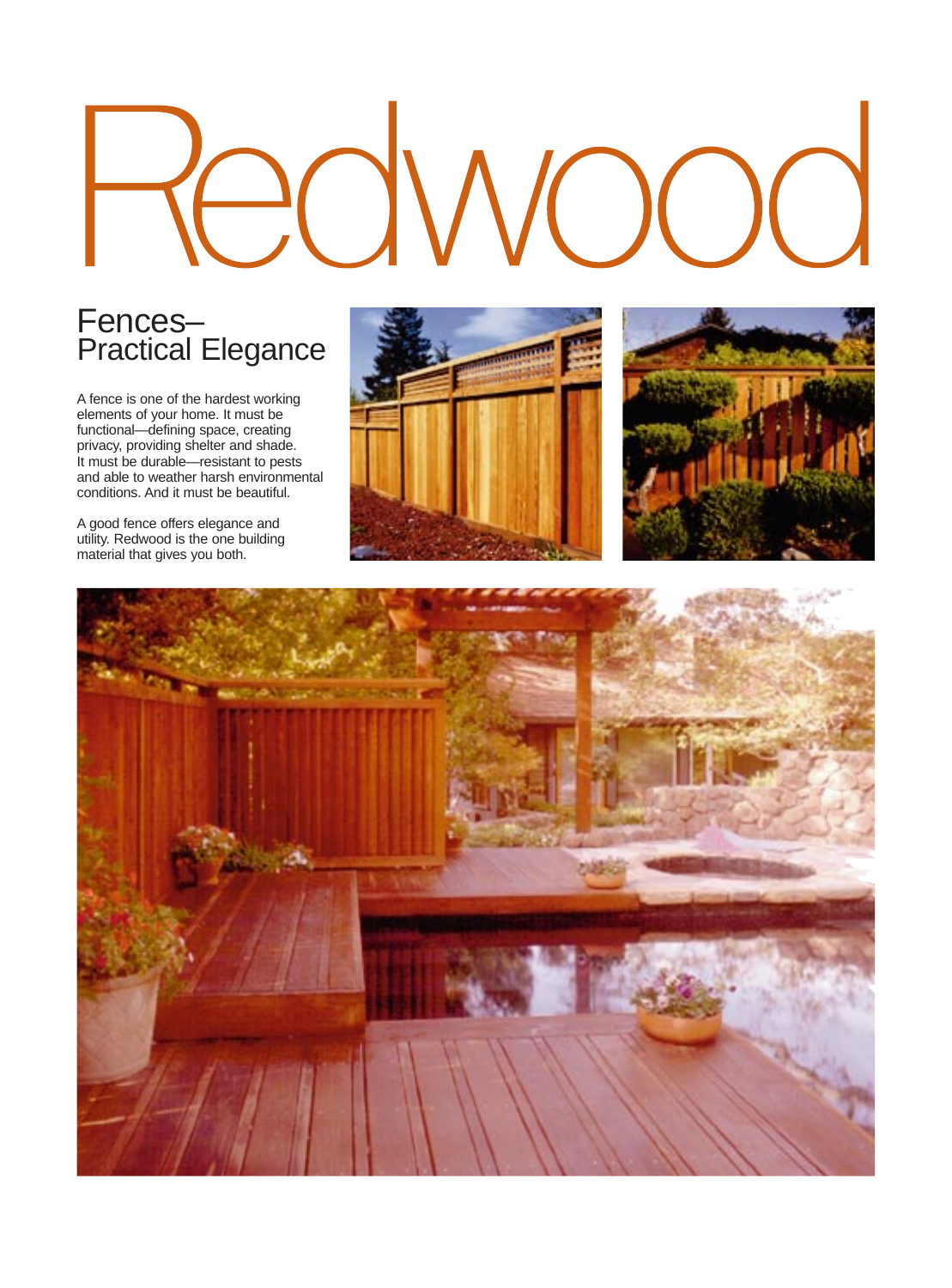## Designing your **Fences**

The stability, strength and elegance of redwood make it the logical choice when building a fence; but before you buy any materials or choose a style, decide first what you want the fence to do. Is its primary purpose to mark a property line? Should it be decorative? Does it need gates or planter boxes? Do you want the fence to block wind and sunlight? What mood should it convey—formal or relaxed, restrained or exuberant?

Once you have defined the fence's role, you need to choose the right redwood for the job. Garden grades are probably your best choice. The knotty texture and beautiful color effectively accent the natural setting of a garden. And durable, pest-resistant Deck Heart or Construction Heart are the right grades for posts or portions of the fence close to the ground.

For a highly decorative fence, or where the fence is to match a redwood-sided house, an architectural grade such as Clear All Heart or Heart B may be preferable.

For construction details and step-by-step instructions on how to build a redwood fence, refer to our booklet Redwood Fences for All Reasons.



|                                       |                               | <b>Heartwood</b>                                              | Sapwood                                                   |
|---------------------------------------|-------------------------------|---------------------------------------------------------------|-----------------------------------------------------------|
| <b>Architectural</b><br><b>Grades</b> | Clear<br><b>Limited Knots</b> | Clear All Heart<br>Heart B                                    | Clear<br><b>B</b> Grade                                   |
| Garden<br><b>Grades</b>               | Knotty                        | Deck Heart<br><b>Construction Heart</b><br>Merchantable Heart | Deck Common<br><b>Construction Common</b><br>Merchantable |







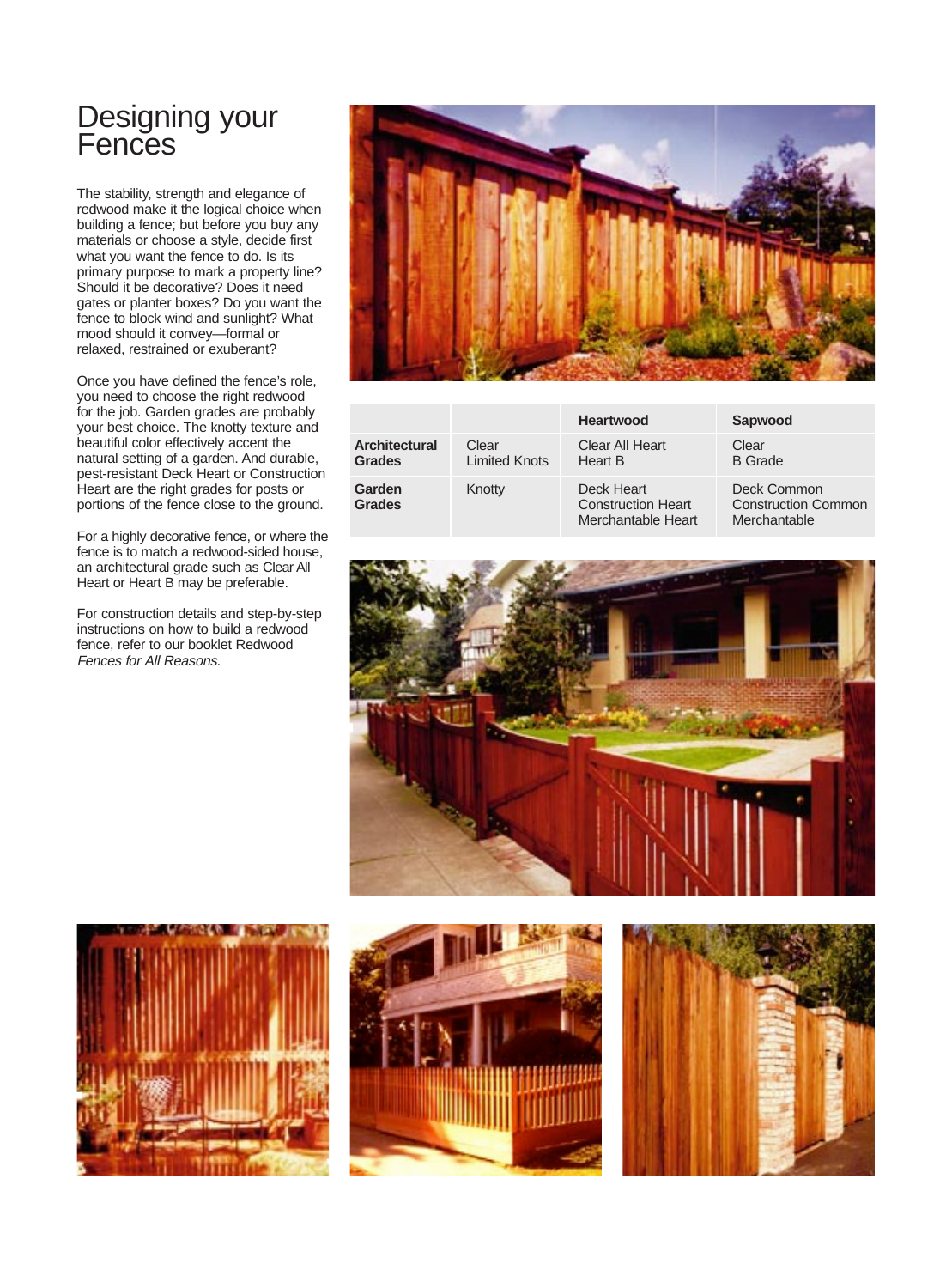







## Choosing the Right Style

Most fences fall under four basic designs.

**Lattice:** a light and delicate design that can be readily pre-fabricated in a square or rectangular frame which is nailed to supporting posts. Lattice designs can also be incorporated into other fence styles, as in the panel and lattice combination pictured on the front cover.

**Picket:** usually no more than four feet high and with plenty of air space, picket fences are best used as decorative boundary markers or as a barrier for pets and small children (bottom center of opposite page).

**Board-on-Board:** an excellent "goodneighbor" fence because it looks the same from both sides (top of opposite page). The flexibility in height and placement of the boards allow for varying degrees of privacy and protection from wind and sun.

**Panel:** good solid barriers with a limited amount of design flexibility. Alternating panels provide visual variety and interest.

Several other styles are also popular. Post-and-Rail is a good style for long boundary fences. A louvered fence can offer privacy and airflow, and a basketweave pattern produces bold shadow lines.

#### Nails and **Fasteners**

Do-it-yourself fence builders should remember to use only stainless steel, aluminum or top-quality hot dipped galvanized nails, bolts and fastenings (electroplated galvanized is not acceptable). Other types of fasteners will corrode when exposed to moisture and will cause unsightly stains on the wood.